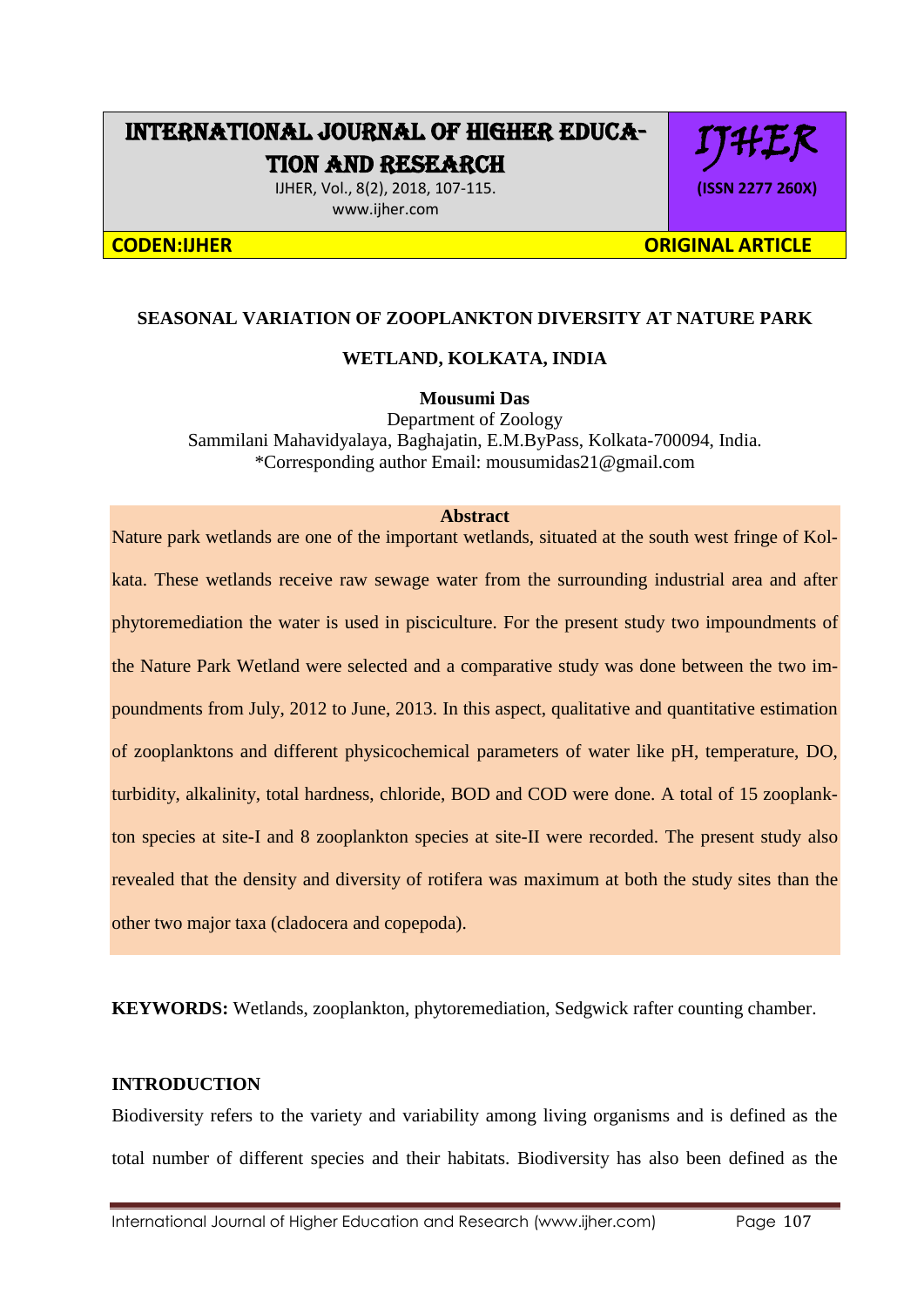"global composite of genes, species and ecosystem" and it can be studied from different angles ranging from complete ecosystem to molecular level. India is recognized as a country uniquely rich in all aspects of biodiversity and is listed among the top twelve mega diversity countries in the world. It has perhaps the largest array of environmental stipulation by virtue of its tropical location, varied physical features and climatic types. With time India is facing a crisis due to loss of wetlands and water bodies and deterioration in the water quality of these life sustaining systems. According to WWF-India, wetlands are one of the most threatened of all ecosystems in India.Wetlands are one of the important, diverseand highly productive ecosystems. According to Schuyt and Brander,(2004) wetland has a high economic value. Wetlands yield fuels, fodder, and food, support a large number of fauna and flora, help in flood control, recharge ground water and provide habitats and breeding grounds for a number of animals. Any environmental disturbance can change the health of any wetland like any other biological system (Wilhm,1975). Increasing load of waste water due to rapid industrialization coupled with urban development is gradually becoming a threat to biotic communities, especially the planktonic, nektonic and benthic organisms who inhabit the aquatic environment. Plankton represent the first, second or third trophic levels of the food chain. Zooplanktons are an important component of freshwater and marine ecosystems and acts as biotic indicators (Mills *et al.,*1987; Johannsson *et al.,*1999; Conroy *et al.,*2008). High quality of zooplankton is also responsible for production at consumer's level. For the present study two different aquatic impoundments were selected within the Nature Park. These impoundments receive sewage water after undergoing phytoremediation process and are utilized for pisciculture. This study has been envisaged to understand the impact of phytoremediation on wetland ecosystem dynamics mainly on the zooplankton diversity.

# **MATERIALS AND METHODS**

#### **Physical features of the selected site**

Kolkata and its urban areas have about 5500 hectors of wetlands extending over the eastern and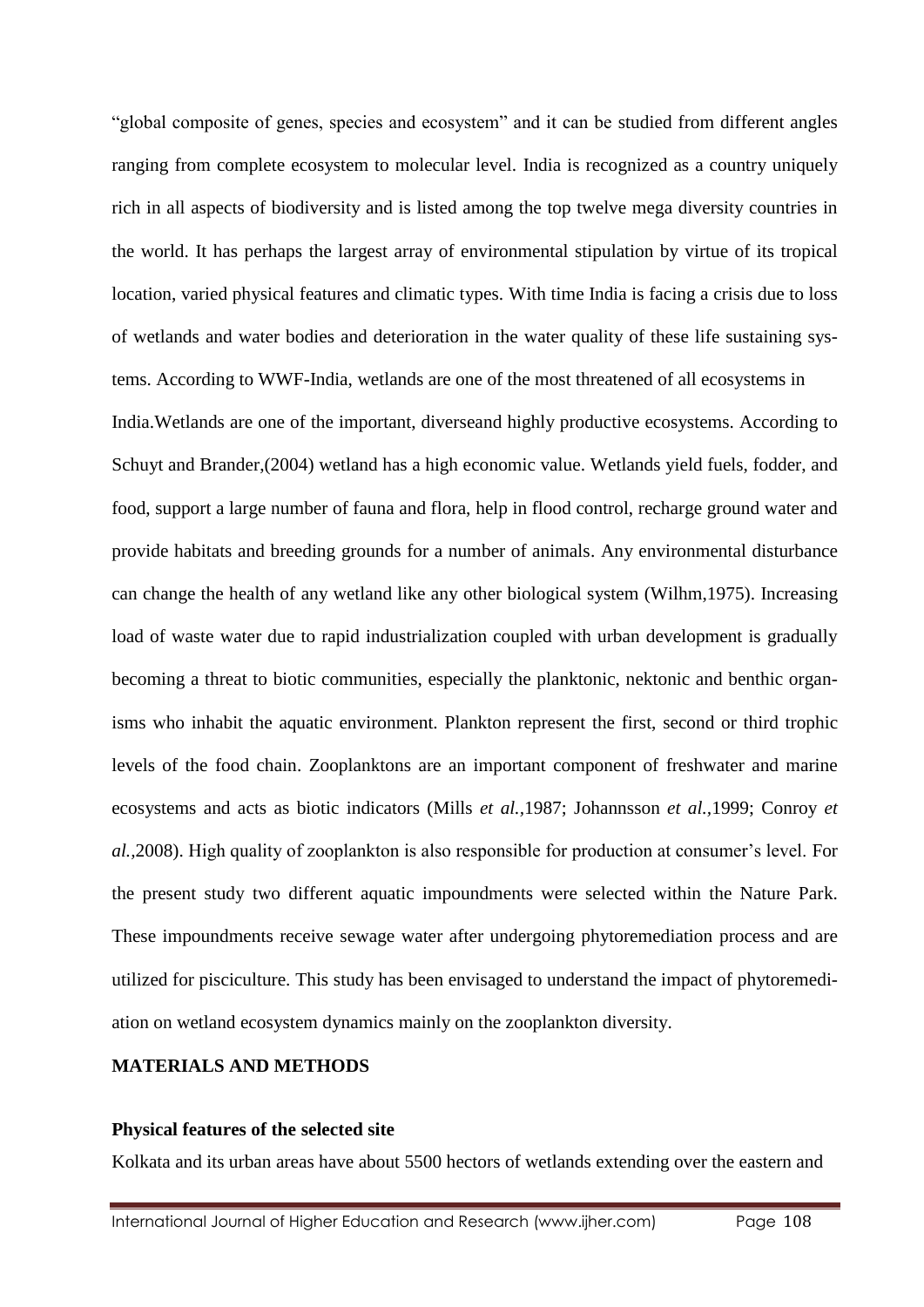south western-periphery (Asian wetland Bureau, 1991). For the present study, impoundments selected are located (22° 31' 23"-22° 33' 00" N and 88° 17' 15"- 88° 18' 26" E) at the southwest fringe of Kolkata. These are in fact, shallow wetlands under the jurisdiction of Calcutta Port Trust (CPT) which has been taken as lease on yearly rent basis by the Mudiyally Fishermen Cooperative Society (MFCS) an association of the fishermen of the locality. In these wetlands, waste water after phytoremediationis used for production of fish, in turn, passing through canals open in river Ganga.

## **Seasons and Climate**

For the present study three different seasonal sampling was done, mainly pre-monsoon (March - June) with highest atmospheric temperature and least rainfall, monsoon (July - October) with modest temperature, highest rainfall and humidity, and post-monsoon (November - February) with lowest level of temperature and occasional rainfall. The whole studywas done for one year (July,2012-June,2013).

#### **Collection of Water Samples**

Samples of water for the physicochemical analysis were collected directly into polythene bottle by deeping it to the required depth. Samplings were done once in a month during early morning.

#### **Collection of planktons by using plankton net-**

Pelagic planktons were captured by dragging plankton net made of fine mesh silk cloth (mesh size 54 micron) through water. The planktons in the net were transferred to a container by dipping the inverted net in the water of the container and with repeated flushing of water from above. Zooplanktons were preserved with 5% formalin (Battish,1992;Michael and Sharma, 1988) .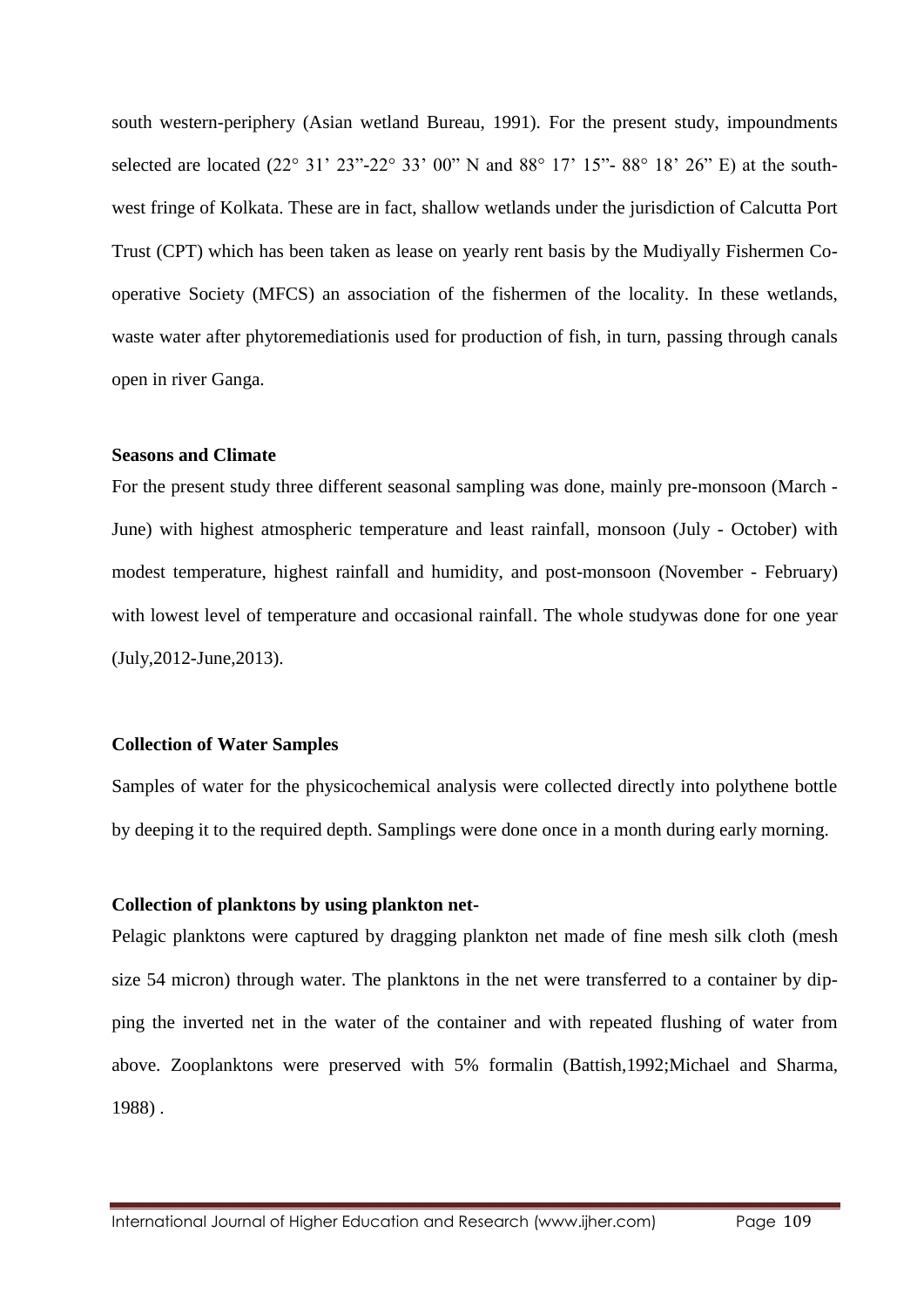#### **Analysis of Physicochemical Parameters of Water**

Different physicochemical parameters of water like pH, temperature, DO,turbidity, alkalinity, total hardness, chloride, BOD and COD were estimated by standard methods (APHA,2005).The assessment of water quality was done on the basis of average values of physicochemical components during the whole period.

#### **Qualitative and Quantitative Estimation of Zooplankton**

Total number of zooplanktons were counted with Sedgwick Rafter Counting Chamber (Reddy, 2001 and Halder *et al.*,2008) under microscope and expressed in no./l. (Pradhan *et al,.*2006 and Bhunia *et al.*,2008). Identification of zooplanktons (cladocera, copepod and rotifer) were done with systematic keys (Reddy,2001; Benfield,2012 and Sontakke,2014).

#### **Calculation of Similarity Index**

Both the study sites were compared on the basis of total zooplanktonic population and also by total rotiferan, cladoceran and copepodan species composition using the following Similarity Index (Kumar, 2014).The value of the Index ranges from 0 to 1. 0 means no similarity and 1 means total similarity.The calculation of Similarity Index Equation is as follows-

$$
S=2C/(A+B)
$$

Where,  $S =$  similarity index,  $A =$  number of species at site-I,  $B =$  number of species at site-II,  $C =$  number of species common to both the sites.

#### **RESULTS AND DISCUSSION**

#### **Physicochemical Parameters of Water**

The temperature was maximum during the pre-monsoon season followed by monsoon and postmonsoon season. The pH of both site-I and site-II were slightly alkaline.The table-1 shows in detail the value range of different physicochemical parameters like turbidity, alkalinity, chloride, total hardness, BOD and COD of water of both the study sites.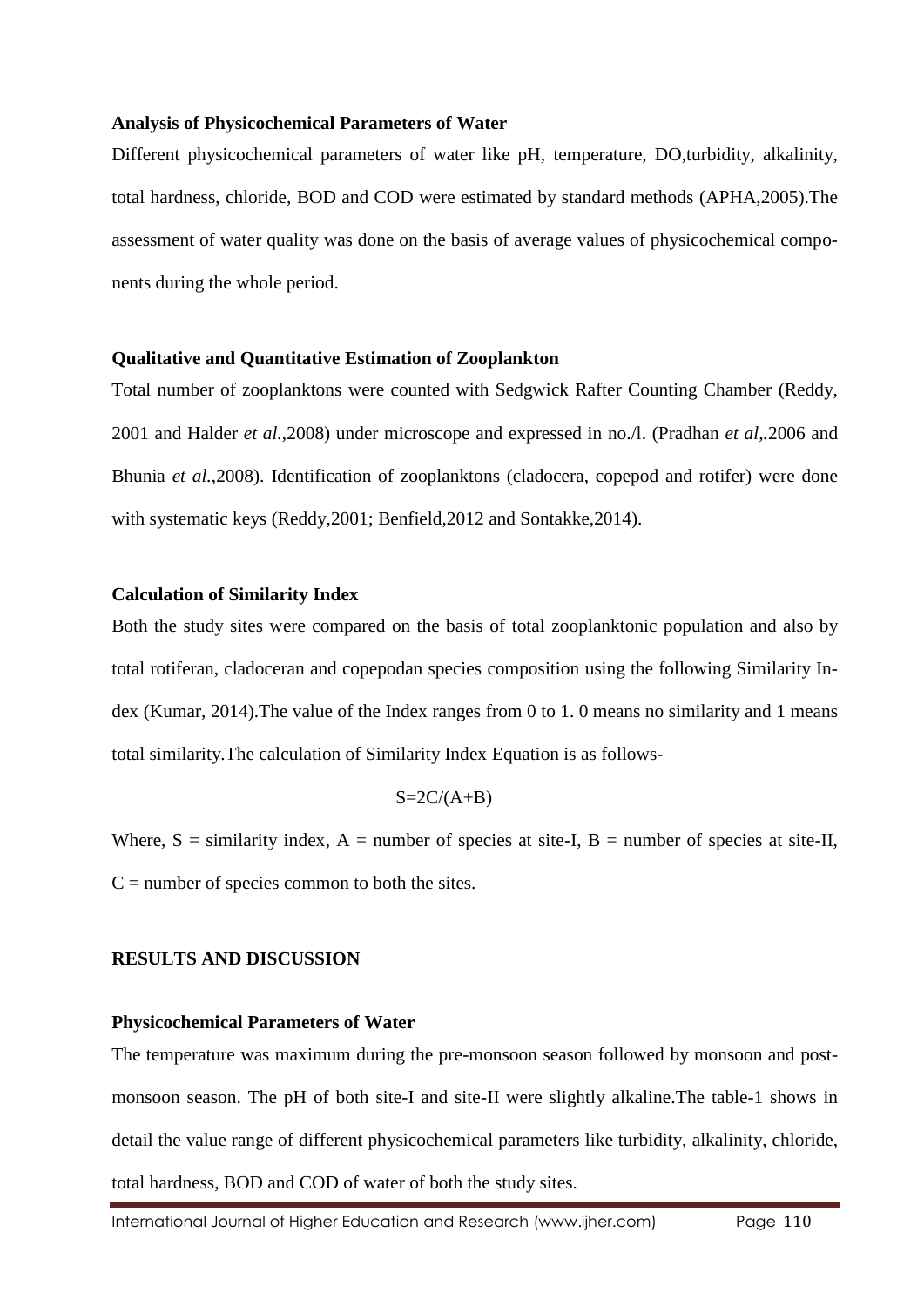|                       | Study site I       | Study site II      |
|-----------------------|--------------------|--------------------|
| Turbidity             | 15-25 NTU          | <b>8-10 NTU</b>    |
| D <sub>O</sub>        | $5-8.6$ mg/lit     | 4.9-9.03 mg/lit    |
| Alkalinity            | 280-450 mg/lit     | $200 - 240$ mg/lit |
| Chloride              | 600-800 mg/lit     | $100-200$ mg/lit   |
| <b>Total Hardness</b> | $450 - 600$ mg/lit | $250-500$ mg/lit   |
| <b>BOD</b>            | $12-15$ mg/lit     | $6-10$ mg/lit      |
| <b>COD</b>            | 90-98 mg/lit       | $70-75$ mg/lit     |

Table-1 Value range of different physicochemical parameters of water observed at Study site I and Study site II.

### **Density and Species Composition of Zooplankton**

From both the study sites, three different major taxa of zooplanktons mainly cladocera, copepoda and rotifera were identified. Figure-I shows the seasonal variation in relative abundance (%) of the above mentioned three major taxa at site-I. Figure-2 shows the same at site-II. At both the sites, during pre-monsoon and post-monsoon season the relative abundance of rotiferans was maximum whereas during monsoon the relative abundance of cladocerans was maximum followed by copepodans and rotirefans. The total number of zooplankton species was 15 at site-I and 8 at site-II. Both the sites were dominated by rotiferan species. Some zooplanktonic species were common at the both study sites. There were 5 genera of rotiferan zooplankton (Brachionus, Filinia, Polyartha, Horaella and Lecane), 3 genera of cladoceran zooplankton (Ceriodaphnia, Moinadaphnia, Chydorus) and 3genera of Copepodan zooplankton (Heliodiaptomus, Mesocyclops and Megacyclops) at site I. Site II was represented by 2 genera of rotiferan zooplankton (Brachionus, Filinia), 2genera of Copepodan zooplankton (Mesocyclops and Megacyclops ) and 1 genera of cladoceran zooplankton (Moinadaphnia). Table-2 and Table-3 shows the Species composition of zooplanktons at site-I and site-II respectively.

Figure-1: Seasonal variation in relative abundance (%) of Rotifera, Cladocera and Copepoda at site-I.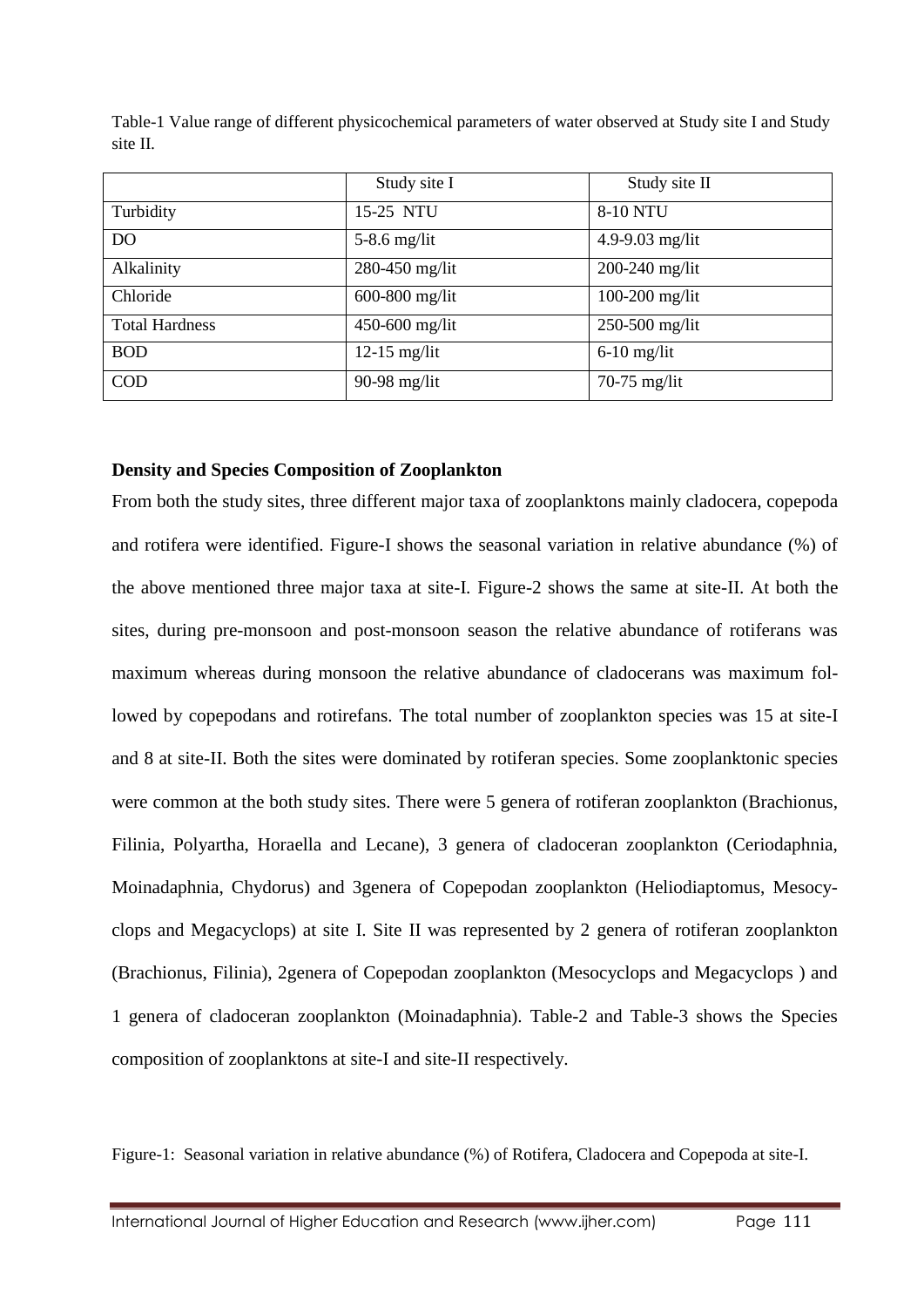

Figure-2: Seasonal variation in relative abundance (%) of Rotifera, Cladocera and Copepoda at site-II.

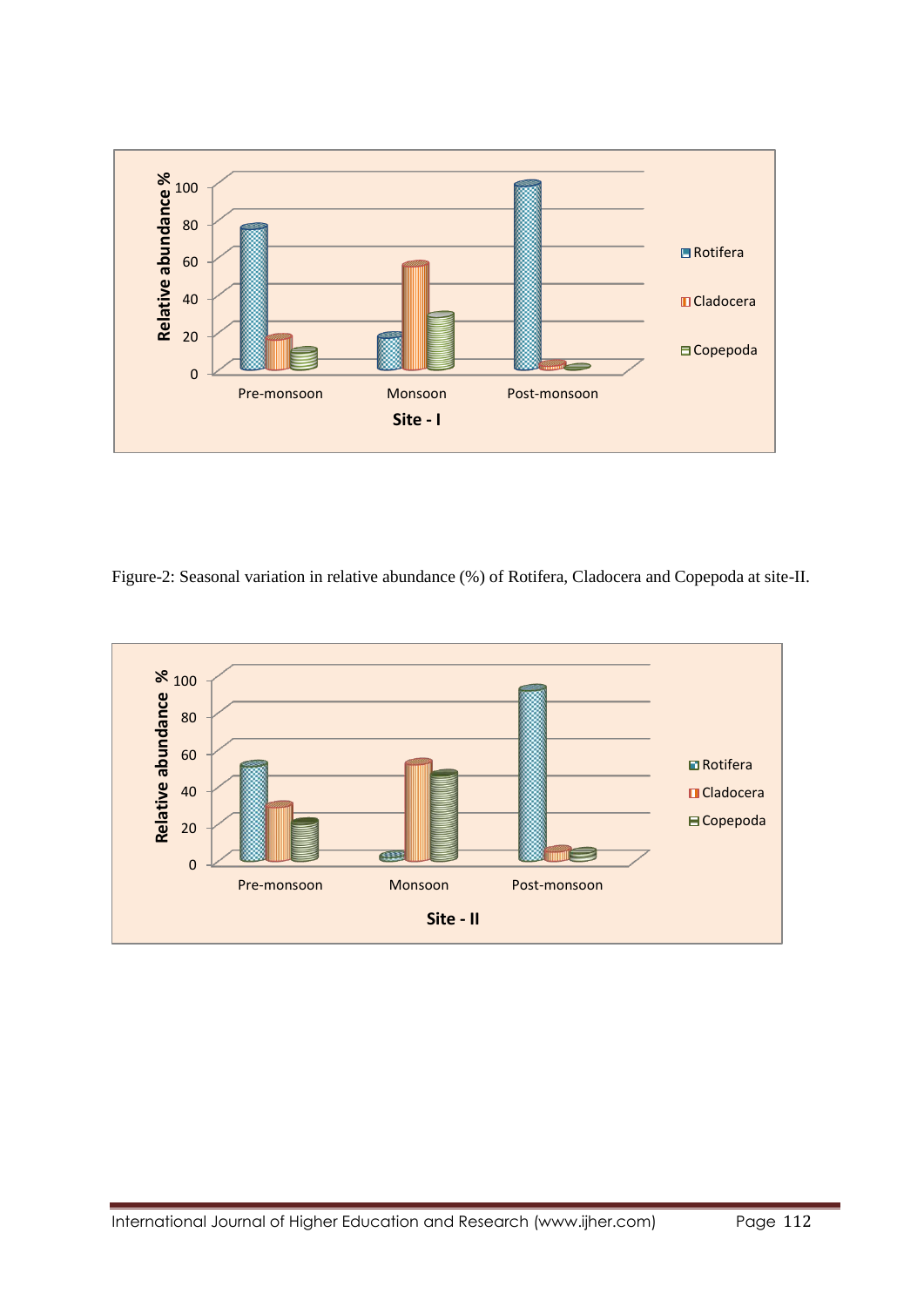| Rotifera  | Brachionus quadridentata        |  |
|-----------|---------------------------------|--|
| Rotifera  | <b>Brachionus</b> falcatus      |  |
| Rotifera  | Brachionus foficula             |  |
| Rotifera  | Brachionus angularis            |  |
| Rotifera  | <b>Brachionus diversicornis</b> |  |
| Rotifera  | Filinia longiseta               |  |
| Rotifera  | Polyartha vulgaris              |  |
| Rotifera  | Horaella sp.                    |  |
| Rotifera  | Lecanepapuana                   |  |
| Cladocera | Ceriodaphnia sp.                |  |
| Cladocera | Moinadaphnia sp.                |  |
| Cladocera | Chydorus sp.                    |  |
| Copepoda  | Heliodiaptomus sp.              |  |
| Copepoda  | Mesocyclops sp.                 |  |
| Copepoda  | Megacyclops sp.                 |  |

# Table-2 Species composition of zooplanktons at site-I

# Table-3 Species composition of zooplanktons at site-II

| Family    | Species                         |  |
|-----------|---------------------------------|--|
| Rotifera  | <b>Brachionus</b> rubens        |  |
| Rotifera  | Brachionus quadridentatus       |  |
| Rotifera  | <b>Brachionus diversicornis</b> |  |
| Rotifera  | <b>Brachionus</b> falcatus      |  |
| Rotifera  | Filinia longiseta               |  |
| Copepoda  | Megacyclops sp.                 |  |
| Copepoda  | Mesocyclops sp.                 |  |
| Cladocera | Moinadaphnia sp.                |  |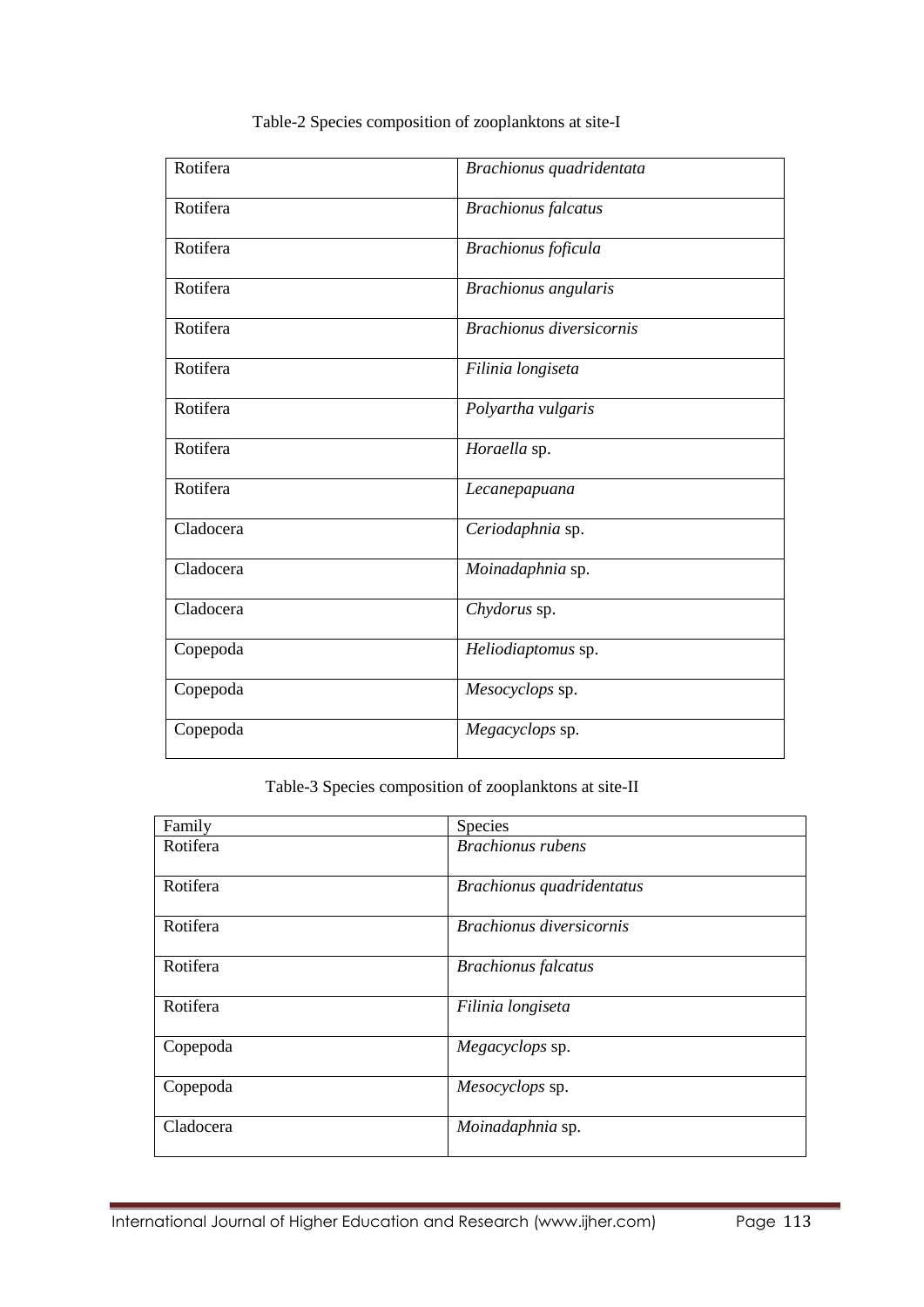The average population density (no./l) of rotifera , cladocera and copepoda from monsoon"12 to pre-monsoon"13 were 5.62, 0.72 and 0.35 respectively at study site-I. The population density of the above three major taxa were 2.20, 0.58, and 0.48 respectively at study site-II.The population density of rotifers was recorded maximum in post-monsoon which reached to minimum in monsoon at both study site –I and II. The density of cladocera was recorded minimum during postmonsoon and maximum during monsoon at both the sites. The density of copepoda was maximum in monsoon and minimum at post-monsoon.

## **Similarity Index**

A similarity index with respect to total zooplanktonic species composition shows 60% similarity between the two study sites. On the basis of rotiferan species composition the similarity was 57%, in case of cladocera similarity was 50% and copepoda shows 80% similarity between the two study sites.

## **REFERENCES**

- APHA. 2005. Standard Method for the Examination of Water and Waste Water. *American Public Health Association.*Washington DC Pp 1 -541.
- Battish, S.K. 1992. Freshwater Zooplankton of India. Oxford and IBH Publishing Co., New Delhi, 1-233.
- Bhunia, G., Pradhan, P., Chanda, G. and Chakraborty, S.K.2008. Comparative Studies of Water Quality Parameters and Plankton Production after the Application of Different Fertilizers in Cemented Aquaculture Tank and Natural Water Bodies in Paschim Medinipur, West Bengal. *Zoological Research in Human Welfare.* Paper-45, 421-432.
- Benfield, M.C., Grosjean, P., Culverhouse, P.F., Irigoien, X., Sieracki, M.E.,Urrutia, A., Dam, H.G., Hu, Q.,Davis, C.S., Hansen, A., Pilskaln, C.H., Riseman, E.M.,Schultz, H., Utgoff, P.E. and Gorsky, G .2012. Research on Automated Plankton Identification. *Oceanography*, 20, 172-187.